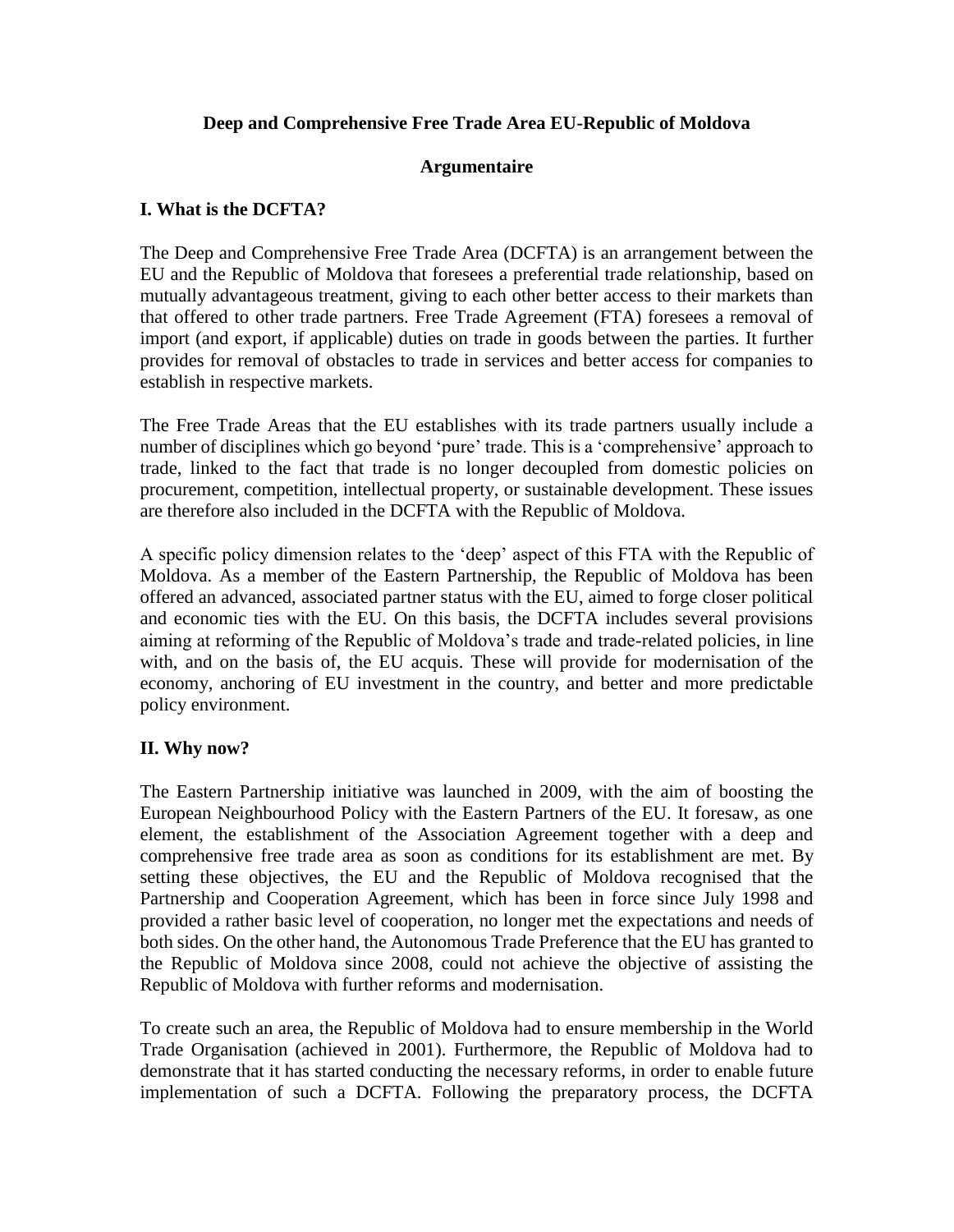negotiations were launched in February 2012 and closed in June 2013. The Association Agreement, including the DCFTA component, was signed on 27 June 2014 in Brussels. It is implemented - on a provisional basis as all EU Member States, and the European Parliament still need to ratify it – since 1 September 2014.

# **III. What does the DCFTA provide?**

A."Trade only" rules

1. 1. Tariff duties

Complete elimination of all import duties and prohibition of export duties, on all goods on the EU side. Only some agricultural goods (mostly products of animal origin, sugars and cereal products), which are considered sensitive in the EU, will be subject to monitoring of trade flows. This monitoring will aim to ensure that imports of products classified as Moldovan do correspond to the Republic's production capacity and no tariff circumvention by products of non-Moldovan origin occurs. In addition, a limited number of fruits and vegetables, which are subject to entry prices in the EU, will be liberalised (ad valorem free) within TROs (tariff rate quotas) covering traditional trade flows.

As regards the Republic of Moldova, an immediate elimination of all import duties is foreseen for a majority of products. A staged liberalisation process (between 3 and 10 years, depending on a product) is foreseen for certain sensitive products (mostly agricultural, such as wine, certain processed agricultural goods, certain meat products and vegetables/fruits, as well as textiles/clothing among industrial goods) for the Republic. Certain products remain non-liberalised, managed within tariff rate quotas (poultry and pork meat, certain dairy products, processed meat products or sugar and related). The TRQs cover however the traditional trade flows between the EU and the Republic.

Overall trade liberalisation in agricultural goods can be reviewed by the parties with view to accelerating it, in the third year after the Agreement's entry into force. A possibility to resort to a general safeguard measure for all products (agricultural or industrial) was requested by the Republic for the duration of 10 years. The mechanisms in place allows thus for a staged liberalisation of trade in the Republic of Moldova, with the necessary transition periods linked to the domestic reform process and strengthening of competitiveness of domestic industry before allowing full opening of the market to EU products.

## 1. 2. Rules of origin

The Republic of Moldova will apply the rules of origin which make it possible to join the Pan-Euro-Med (PEM) Convention, as a zone of cumulation of manufacturing processes with the EU and other PEM members, and which fosters positively regional economic integration for trade in goods. However, to smoothen the transition between the autonomous trade regime and DCFTA, until end 2015, the Autonomous Trade Preference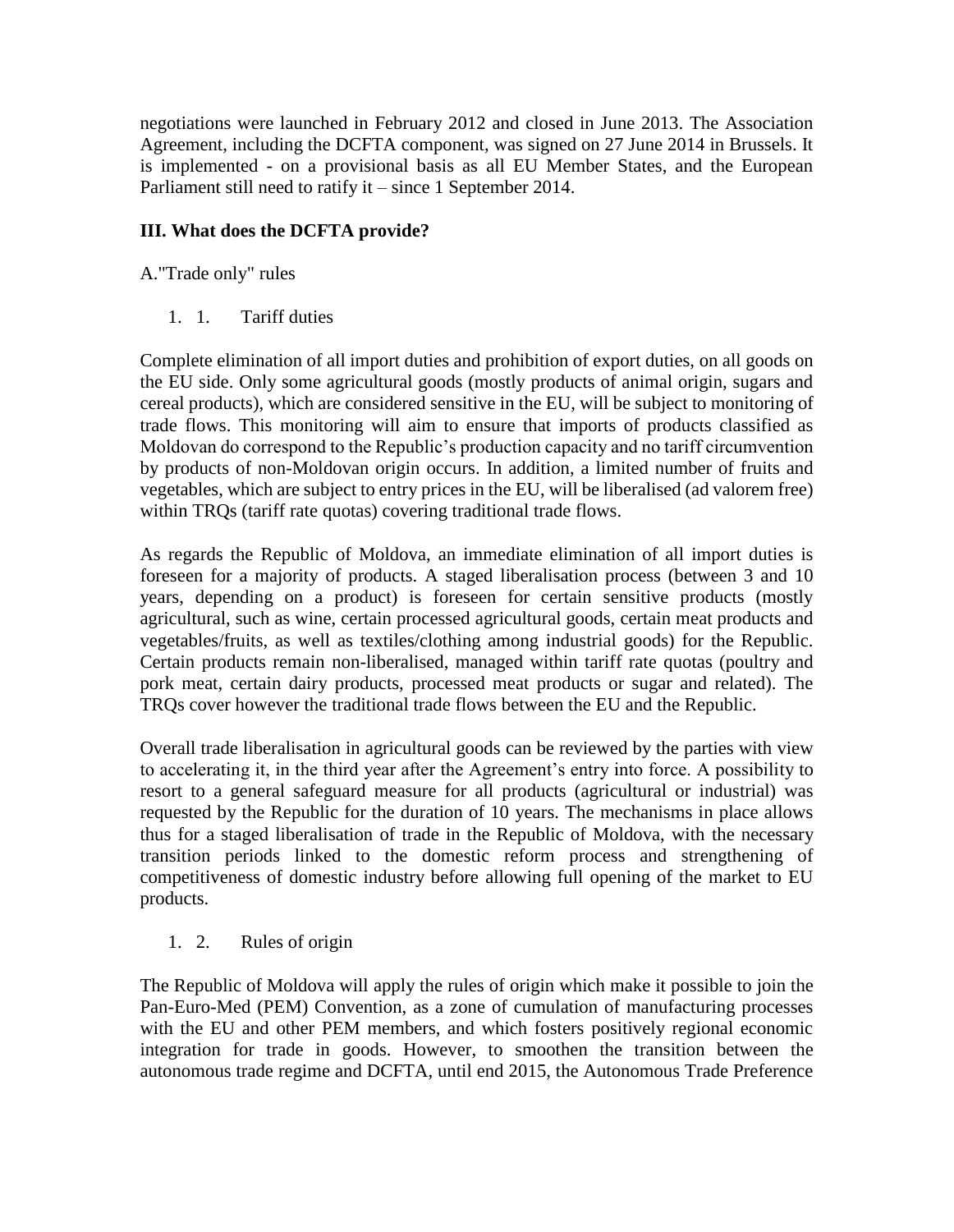for the Republic of Moldova will continue to apply on the basis of the applicable rules of origin (for the purpose of benefiting from that preference, not DCFTA).

1. 3. Services and establishment

The EU and the Republic of Moldova provide to each other market access for cross-border services in a wide range of areas, beyond the commitments inscribed in GATS. Furthermore, the parties agreed on broad access for establishment in a wide variety of sectors, which are accompanied by so called 'mode 4' provisions, entitling qualified personnel to temporary work in the EU or the Republic of Moldova, in sectors covered by the establishment provisions.

B. The 'comprehensive' aspects

# 1. Competition policy

The rules are more closely based on relevant EU disciplines to ensure proper implementation of domestic competition laws and prevention of monopolistic practices or abuse of dominant position. The EU and the Republic of Moldova aim to ensure cooperation on exchange of information and enforcement of competition rules. As regards assessment of subsidies/state aid, these rules are more closely based on the EU legislation and will apply within 5 years from the entry into force of this Agreement. The Republic is also engaged to create necessary enforcement institutions for state aid, operational within 2 years from the date of entry into force of the Agreement. There is also a transition period foreseen for alignment of state aid granted previously to entities in the Republic of Moldova.

# 2. Intellectual property

The parties reinforce their engagement to protect intellectual property beyond the WTO Agreement on Trade-Related Aspects of Intellectual Property Rights (TRIPS) provisions. These concern the extended protection of different intellectual property rights (i.e. trade marks, patents, design, plant variety) improved cooperation and stronger (civil) enforcement of IPs, including on the border. Equally, the Agreement on Geographical Indications is entirely integrated in the DCFTA.

## 3. Sustainable development and transparency

These two chapters foresee that economic development in the Republic of Moldova should take place in respect of environmental, social and labour legislation, in particular the relevant international agreements that the Republic of Moldova is party to, and involving the necessary transparency in policy-making. The latter disciplines relate to close involvement of civil society, relevant experts and stakeholders in policy-making, consultations and openness in designing and implementing DCFTA-related policies.

C. The 'deep' component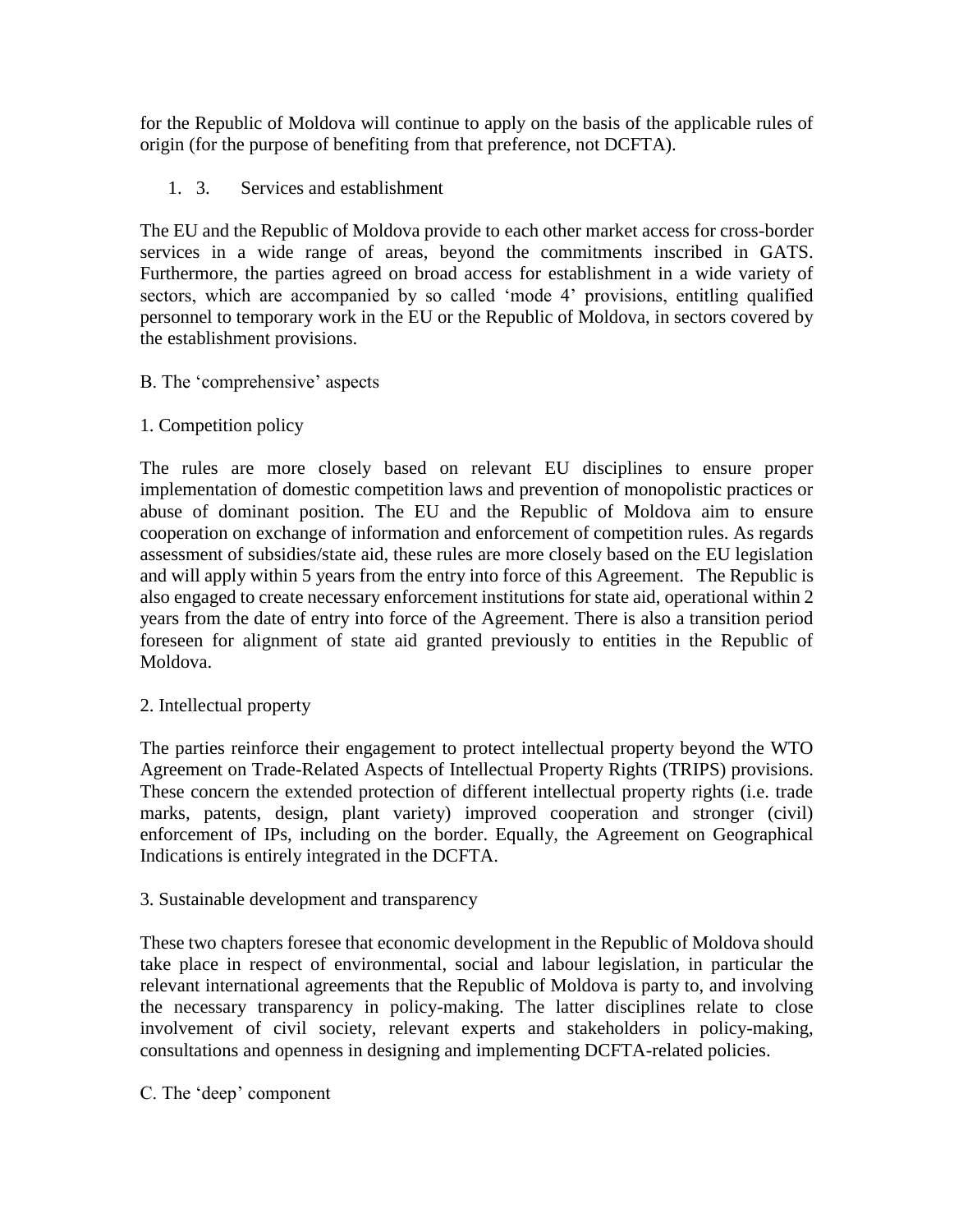1. Food safety/sanitary and phytosanitary measures

These disciplines provide for the trade conditions in plants and plant products, as well as animals and products of animal origin. They further provide for the procedure to establish the equivalence of the food safety regime of the Republic of Moldova with the EU regime, which should enable the Republic of Moldova to export to the EU animals and products of animal origin. The reform process is established by the DCFTA and the exact timetable for its implementation will be established 1 month after the entry into force of the Agreement. Once this work is completed and assessed positively, the Republic of Moldova will gain further access to the EU market.

2. Technical regulations and standards for industrial goods

Provide for progressive (until 2018) and comprehensive alignment ('Approximation' in EU jargon) of Moldovan horizontal and sectorial legislation for industrial products with the EU laws. Once the Republic of Moldova is ready and the alignment of legislation completed, the parties shall add as a Protocol to this Agreement an Agreement on Conformity Assessment and Acceptance of industrial standards in selected industrial sectors. Such an agreement would recognise the Moldovan accreditation and market surveillance policies for industrial goods, which would lower the cost of trade in industrial products for businesses on both sides.

### 3. Public procurement

The EU and the Republic of Moldova aim for further and gradual (within 8 years) modernisation of the Moldovan procurement system and alignment of the legislation with the EU one. Completion of the reform process, aiming to adapt Moldovan procurement practices to the EU ones, would result in better access to the EU market on the basis of national treatment, above certain value thresholds. Once the alignment of legislation is completed, the EU and the Republic of Moldova will look into the possibility of opening their respective markets to each other below the determined value thresholds.

4. Services

The reform process will cover the areas of postal and courier services, international maritime transport, electronic communications and financial services. As a result, the EU may deepen the access to its market in the services area within the bilateral services commitments. The Republic of Moldova foresees up to 10 years for the gradual reform process in all these areas.

#### 5. Customs and trade facilitation

The Republic of Moldova will undertake disciplines related to management of customs policy, of customs fraud and administrative cooperation to this effect, in line with EU legislation. The DCFTA foresees approximation of selected EU legislation to this effect,